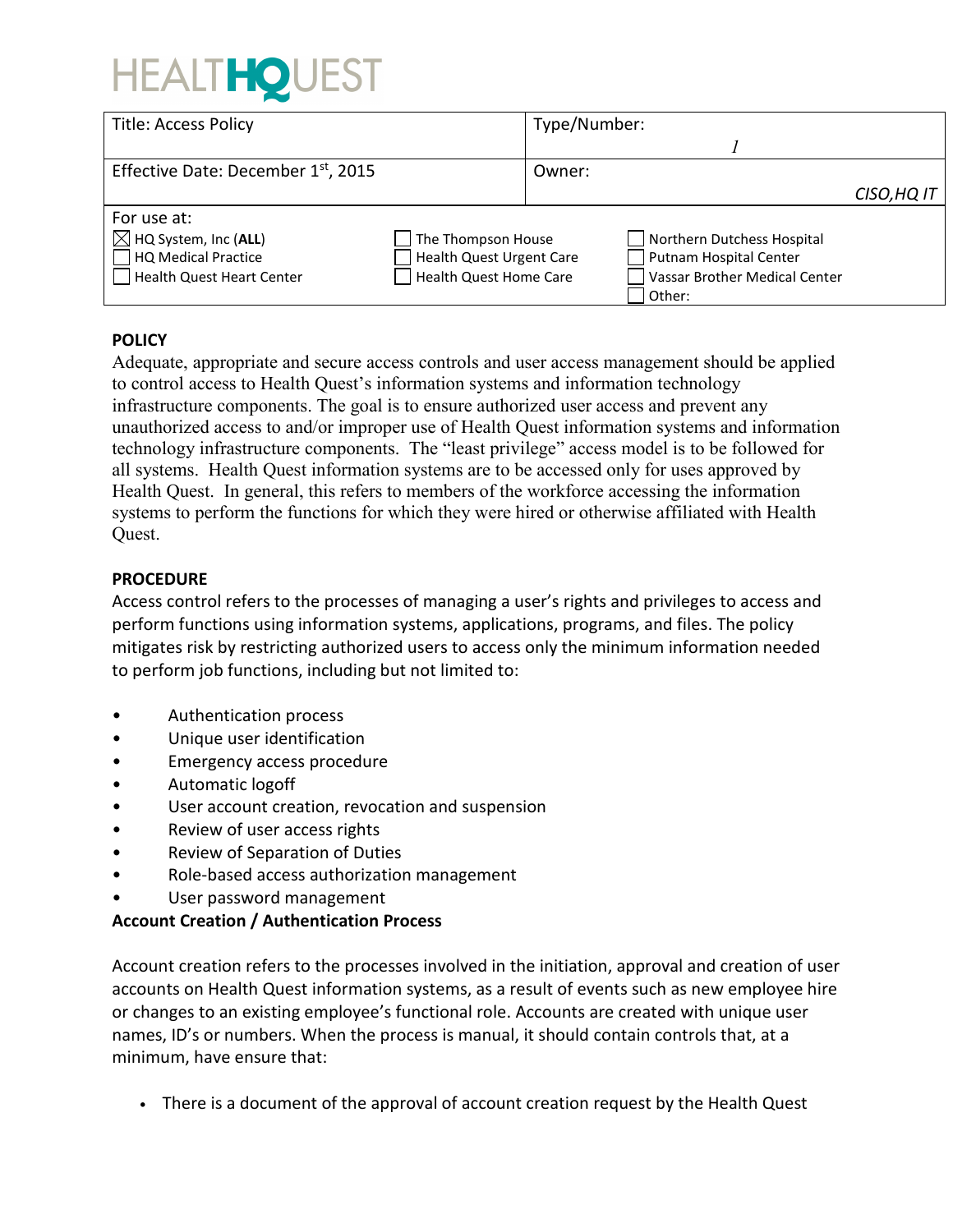manager that has firsthand knowledge of the business need for such creation

- Ensure there is accountability for the management of an individual's network (e.g. Active Directory) account to the current Health Quest manager or sponsor, who has firsthand knowledge of the individual's functional role.
- Enforce use of the Online Universal Sign-on Request Form (hereafter, referred to as USRF) approved by Health Quest and provided in Health Quest's Intranet, i.e. HQNet, when requesting for either new user account creation or for change of access rights of an existing user. The submission of USRF should be in accordance with the predefined Health Quest USRF submission procedure
- Create a record (e.g. system log entry) for each account creation that is sufficient for the purposes of auditing

Automated account creation through an Identity Management System is to follow approved business logic and is to be monitored and audited regularly for accuracy.

## **Account Disablement**

When a user no longer has a business need to access an information system, then that access should be removed as soon as possible.

If an account is not in use, it should be disabled after 45 days of inactivity.

It is the responsibility of all Health Quest management to ensure that a user's access to information assets is disabled as soon as is feasible. Access for terminated employees should be revoked as close to their termination as possible. **Account Suspension** 

# Account suspension refers to the processes involved in the suspension of entitlements granted to an account.

An account may be suspended at the request of a user's manager or as approved by a member of Health Quest senior management if there is reason to believe that that user's access represents unacceptable risk to the organization.

Accounts are suspended instead of disabled when there is reason to believe that the account will be reinstated.

Health Quest's account suspension processes should ensure documentation of the suspension request, timely analysis and remediation of suspended accounts, removal of suspended accounts and documentation of an audit trail for reinstatement of suspended accounts. An account may be suspended rather than disabled upon employment or contract termination if required by law or for forensic purposes.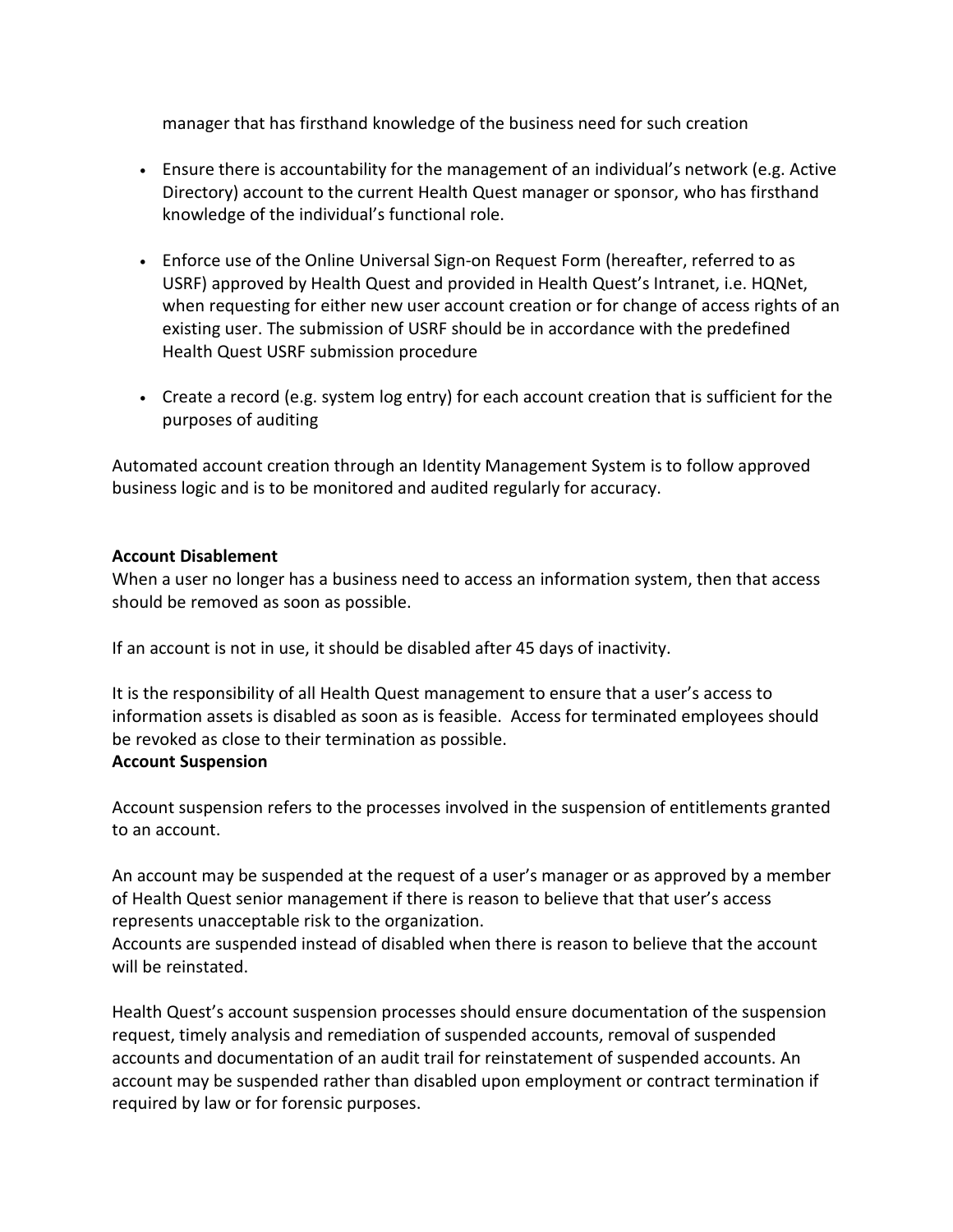## **Role-based Security Access Control**

Permissions and privileges, (hereafter referred to as entitlements), for user accounts on Health Quest information systems are based on user's job roles and responsibilities and need to be managed appropriately and adequately. Role-based access control processes should contain controls that, at a minimum, have requirements to:

- Assign accountability for the management of the entitlements on Health Quest information systems, to a Health Quest Information Asset Owner, who has firsthand knowledge of the information system, and Health Quest Manager of the account holder who is in review. Entitlement Management includes all processes followed to authorize, modify, review, and revoke entitlements
- Maintain a record of all role-based access control matrixes which identifies the authorized access to Health Quest information systems
- Maintain a record of all users authorized to access the information system which identifies the unique user ID and the user's entitlements on that system
- Maintain a record of all modifications made to user entitlements which identifies the unique user ID and the nature of the modification (e.g. changes to permissions or privileges) if they are done on an individual basis. For example, over-riding an individual's role based access because they have a unique position that does not fit into the matrix.

## **Review of User Access Rights**

User access rights of accounts and entitlements should be reviewed periodically to identify instances of inappropriate or excessive access to Health Quest's information systems by a user.

The user access review procedure should contain controls to ensure that reviews are conducted for accounts to determine if they are in contradiction of this policy or any Health Quest access standards. In the case of systems that are subject to an automated Identity Management system, periodic auditing of the systems business logic, including role based access control matrix, and verification that it is operating as designed replaces access review.

Access reviews will be performed on a quarterly basis by system administrators for each system.

## **Review of Separation of Duties**

Periodic review of accounts and entitlements should be performed to identify instances of violation of principles of Separation of Duties (SOD) based on access rights authorized to a user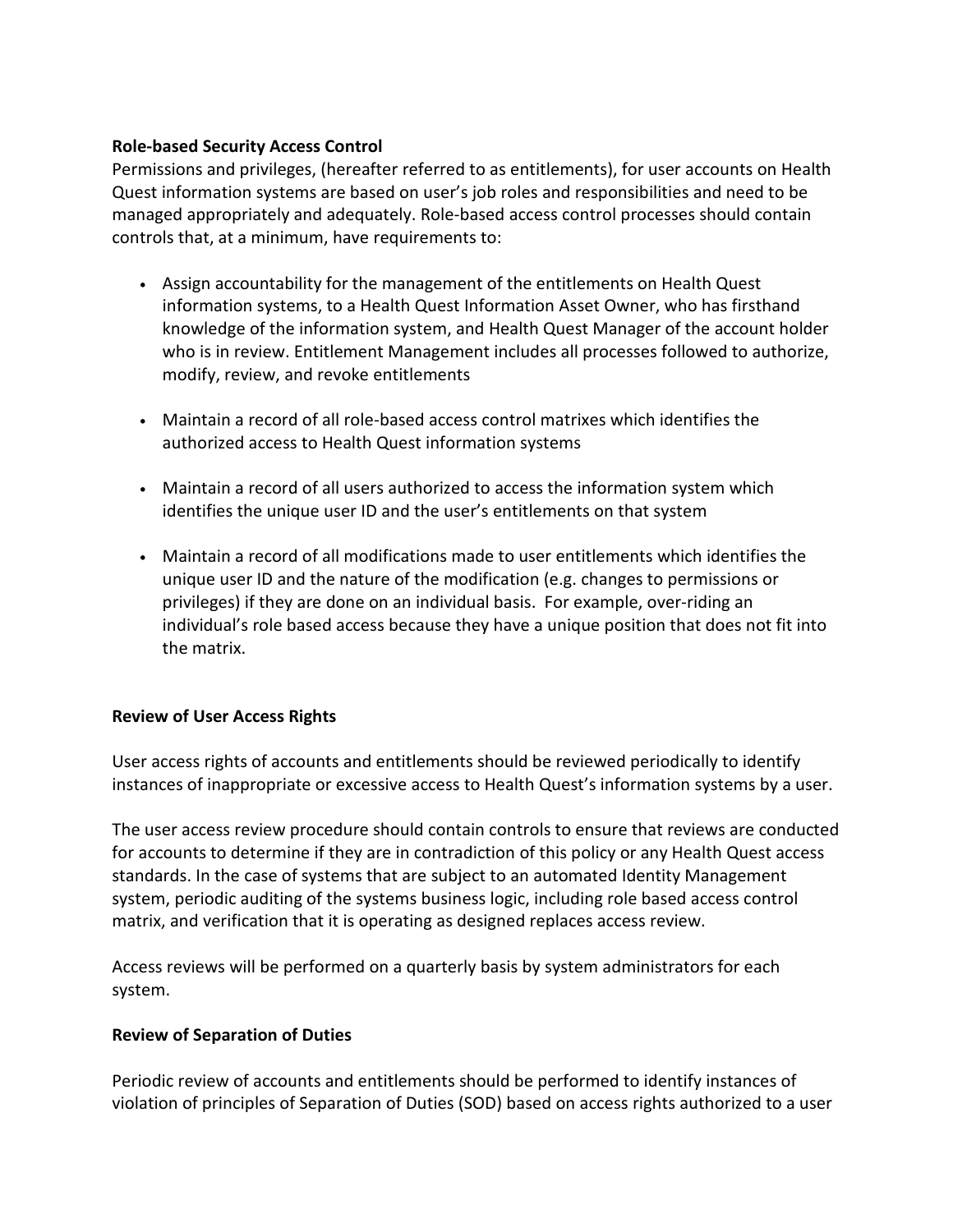in relation to access to Health Quest's information systems. Review of Separation of Duties processes should contain controls that, at a minimum, have requirements to ensure that processes are in compliance with regulatory requirements and Health Quest's Separation of Duties principles.

Where resource constraints make separation of duties unfeasible, management is to design, implement and document the use of other mitigating controls to lower the risk represented.

# **1.2 ACCESS CONTROL**

# **Unique User Identification**

User accounts should be unique and exclusive to a single individual, and they should comply with the security controls requirements prescribed in the Health Quest's user credential standard. Identity credentials will not be re-used after they are deleted from the Health Quest information systems.

- Initiate the process of mandating the provision of user's unique identifier, in conjunction with a secure password, to gain access to the requested access to Health Quest's information systems
- The use of shared accounts will be limited to systems where assignment of individual accounts is technically infeasible or where there are compensated controls in place, and these will be documented and will produce an audit record (e.g. user activity log) that is monitored for any inappropriate activity. Shared account credentials (e.g. User IDs and passwords) are subject to the same password rules as for an individual. In addition, the password must be changed when any individual sharing the account ceases the need for such access
- Passwords for individuals and groups should be changed every 90 days if not more frequently.
- Passwords for accounts with privileged access, e.g. Domain Administrators, should be changed every 60 days.
- The business case for shared accounts must be approved by the CISO.
- In the event that a system rather than an individual requires credentials (e.g., an application that needs to log on to a database), those credentials will be maintained by the application's user administrator. Those credentials are not to be used by individuals except as needed to trouble shoot a system error condition. The creation of the system ID, the date it was created and the business justification for it will be recorded in the HQ Risk Register.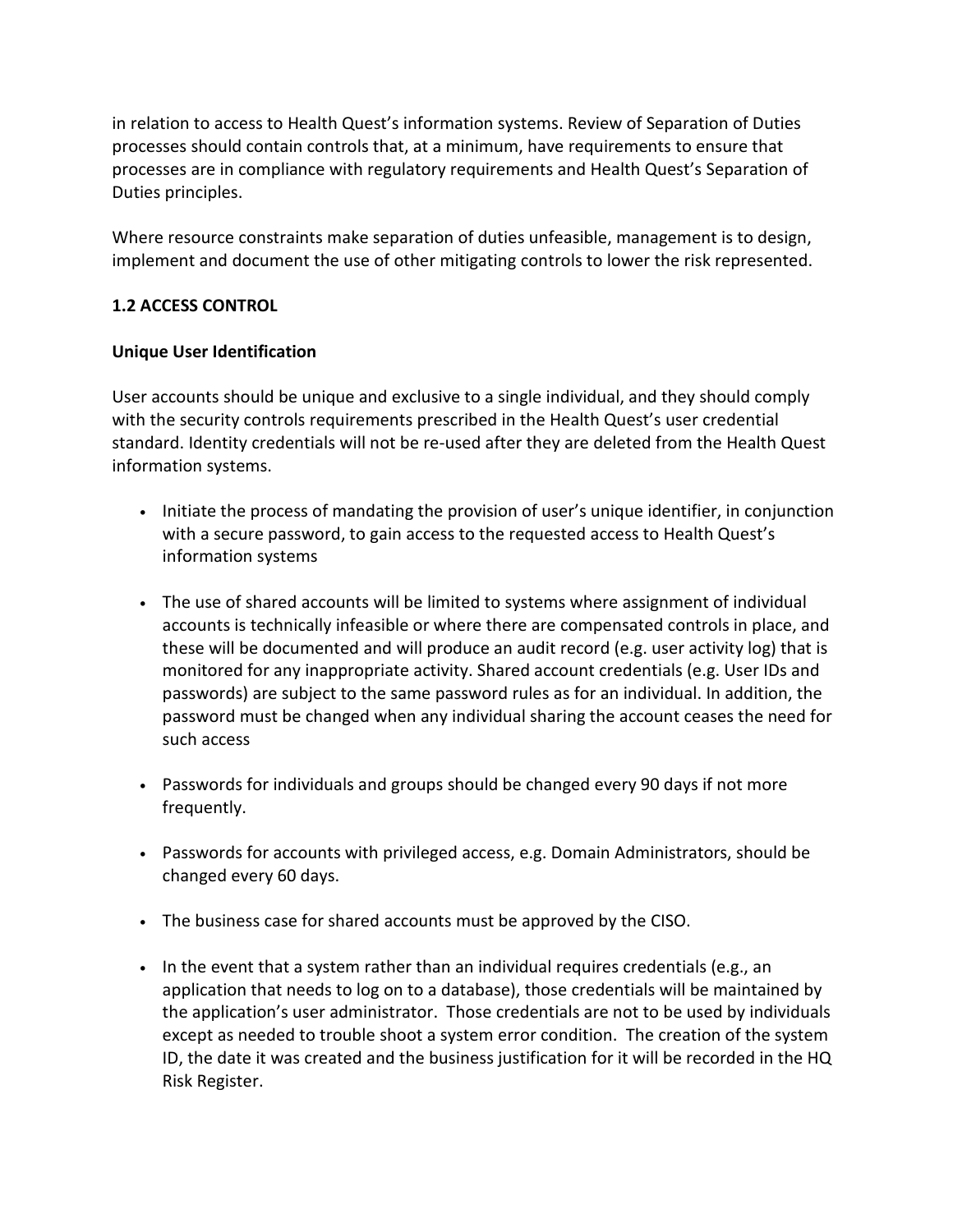- This policy explicitly prohibits circumventing user authentication or other security controls.
- When an individual's credentials are used to access a system, they are accountable for all system activity performed under those credentials unless they have notified the CISO that their credentials have been compromised.

## **Emergency Access**

Emergency access refers to a procedure which results in person or a group of persons being given temporary and immediate access to a Health Quest information System in order to rectify an urgent patient care or business issue (e.g. repair a software malfunction). The control requirements are as follows:

- Emergency access controls should be established and documented to identify the types and instances of emergency situations
- Identify the accountable and required Health Quest managers, sponsors, technical resource and/or external entity needed to access Health Quest information systems during the predefined emergency situations. Accountable Health Quest managers or Sponsors are responsible for managing the defined emergency access processes during the emergency situations and the documentation of the event
- Emergency access should be removed within 30 minutes after the resolution of the emergency or when is feasible thereafter.
- The CISO must be notified via an e-mail whenever emergency access is granted. The email should include the date and time of the change in privileges, when the privileges were removed, which credentials were impacted and a business justification for why the change was required.

# **Operating and Procedure Rooms**

When providers are treating patients in operating rooms and procedure rooms and cannot physically access their electronic communication devices because of the nature of the procedure then it is permissible for the provider to grant proxy access for that device to another staff member in order to review urgent information necessary for patient care. Proxy access to the device can include sharing of the device password.

The following mitigating controls should be in place under these circumstances:

- The communication device will be password protected
- The device will be an approved device issued by Health Quest IT
- The passwords on devices intended to be used for this purpose will be changed no less frequently than every 30 days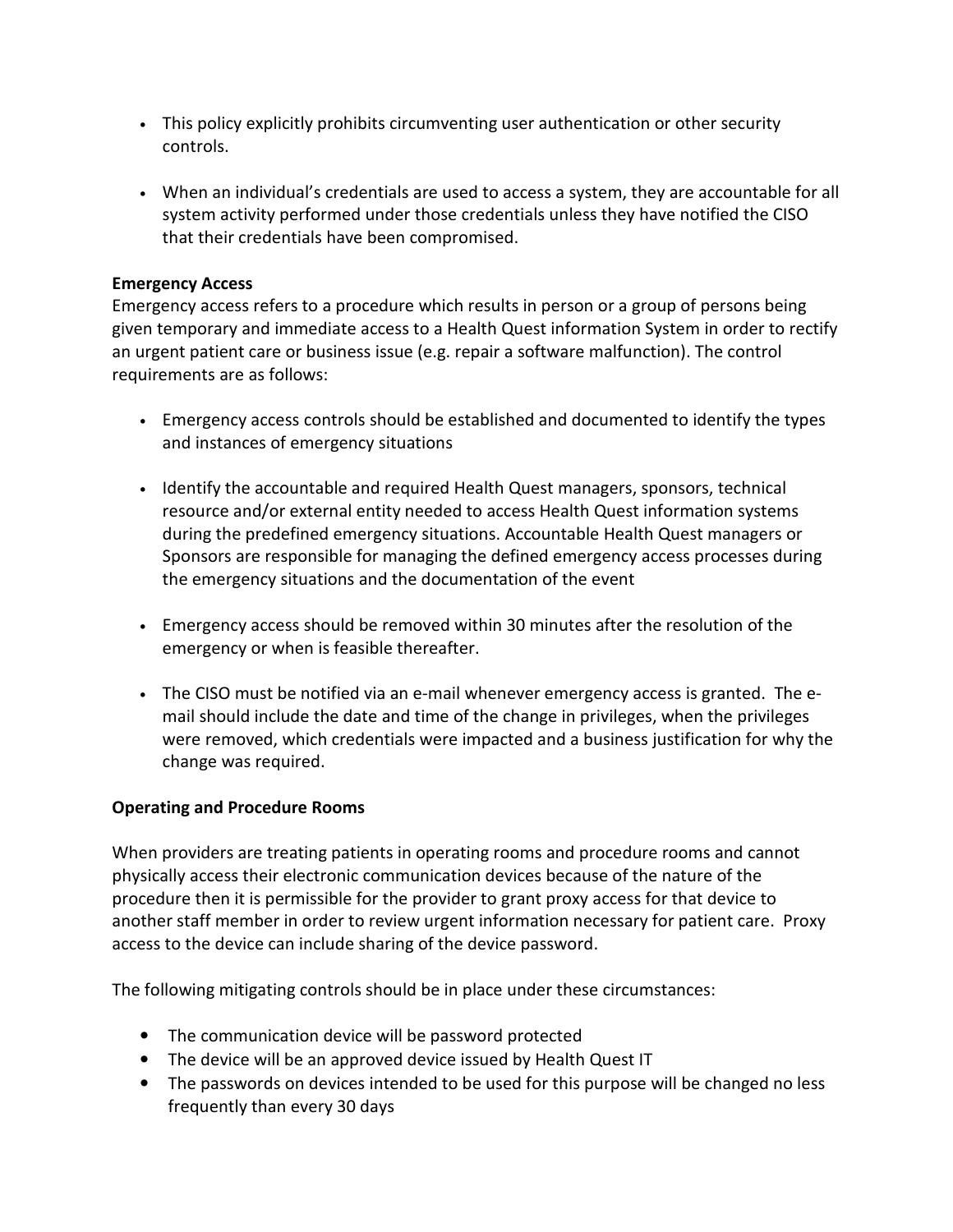• The device will have "remote wipe" capability

## **1.3 Remote Access**

Health Quest must ensure that users (employees, business partners and vendors) are only provided with remote services that they have been specifically authorized to use.

Vendor remote access will be controlled so that their business need is reviewed regularly. The following mitigating controls will, at minimum, be in place for vendor remote access:

All vendor remote access will have a business sponsor who vouches for the business need for the access and that all necessary contracts and other agreements are in place before access is granted. The business sponsor notifies IT if the relationship with the vendor changes and access is no longer required.

- All Vendor remote access will be for a period of no more than one year. After that, the business sponsor of that access can request it be renewed for an additional year.
- Vendor remote access for the purpose of providing customer support is episodic. Once a ticket is open determining there is a problem, a vendor may be granted access. Once the problem is resolved, that vendor's access is to be disabled.

## **1.4 Automated Identity Management**

An automated identity management solution may be used in place of the processes described above so long as it provides the same level of control as the manual processes. Examples of such controls include but are not limited to:

- Manager confirmation of business need to know before granting access
- Suspension of access upon termination of employment
- Periodic review of user rights
- Role based access assignment where appropriate

| <b>HIPAA</b>            |                        | ISO 27001:2005            |               |  |
|-------------------------|------------------------|---------------------------|---------------|--|
| <b>Title</b>            | <b>Number</b>          | Title                     | <b>Number</b> |  |
| Workstation<br>security | \$164.310(c)           | Access control            | A.11.1        |  |
| Access<br>authorization | \$164.308(a)(4)(ii)(B) | User access<br>management | A.11.2        |  |

#### **REFERENCES/SOURCES**